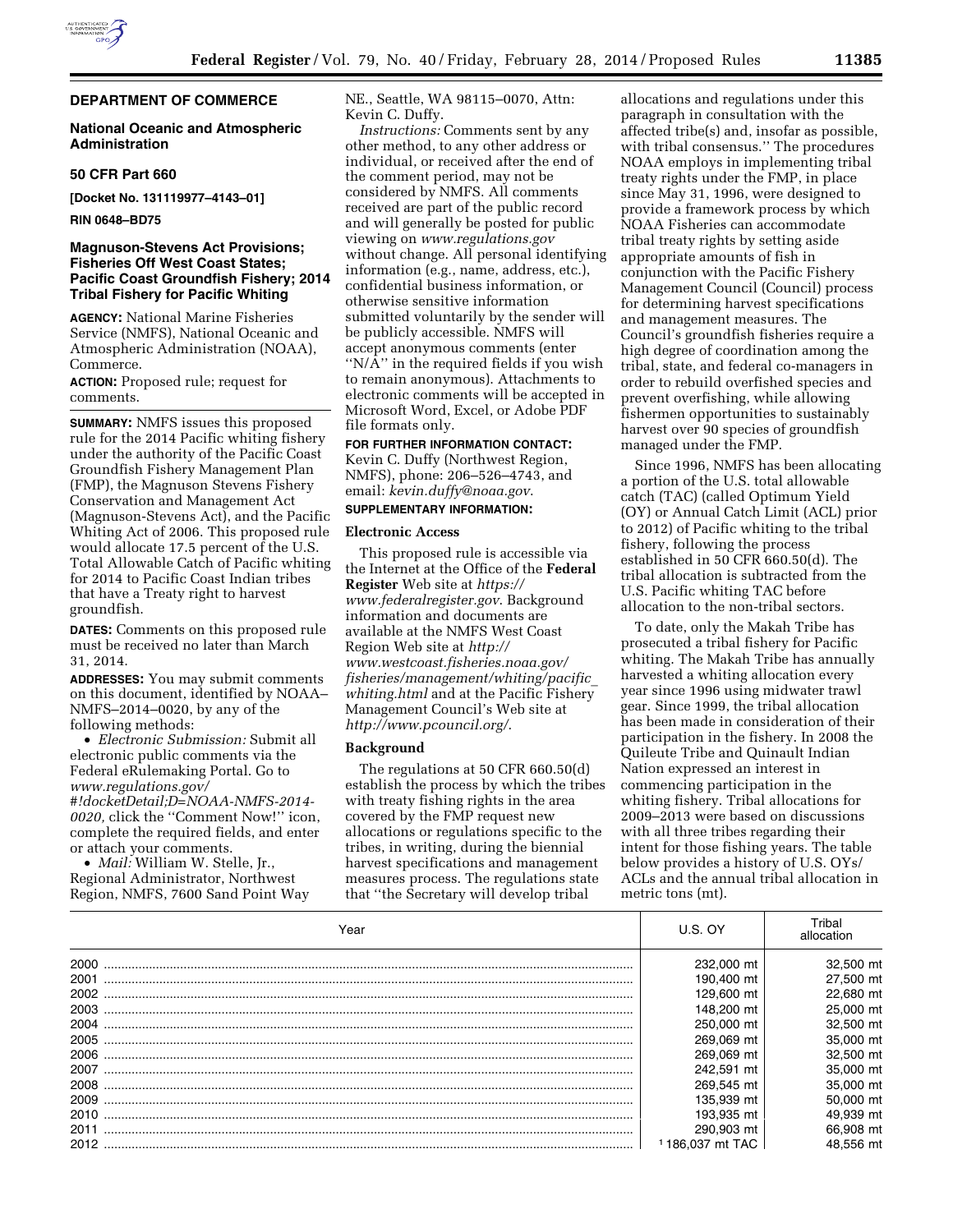| Year | U.S. OY        | Tribal<br>allocation |
|------|----------------|----------------------|
| 2013 | 269,745 mt TAC | 63,205 mt            |

<sup>1</sup> Beginning in 2012, the United States started using the term Total Allowable Catch, based on the Agreement between the Government of the United States of America and the Government of Canada on Pacific Hake/Whiting.

For the past five years, NMFS and the co-managers, including the States of Washington and Oregon, as well as the Treaty tribes, have been involved in a process designed to determine the longterm tribal allocation for Pacific whiting. In 2009, NMFS shared a preliminary report summarizing scientific information available on the migration and distribution of Pacific whiting on the west coast. The comanagers met in 2009 and discussed this preliminary information.

In 2010, NMFS finalized the report summarizing scientific information available on the migration and distribution of Pacific whiting on the West Coast. In addition, NMFS responded in writing to requests from the tribes for clarification on the paper and requests for additional information. NMFS also met with each of the tribes in the fall of 2010 to discuss the report and to discuss a process for negotiation of the long-term tribal allocation of Pacific whiting.

In 2011, NMFS again met individually with the Makah, Quileute, and Quinault tribes to discuss these matters. Due to the detailed nature of the evaluation of the scientific information, and the need to negotiate a long-term tribal allocation following completion of the evaluation, the process continued in 2012. No additional meetings were held on these matters in 2013. The 2014 tribal allocation of Pacific whiting will not reflect a negotiated long-term tribal allocation. Instead, it is an interim allocation not intended to set precedent for future allocations.

# **Tribal Allocation for 2014**

In exchanges between NMFS and the tribes during November and December of 2013, the Makah tribe indicated their intent to participate in the tribal whiting fishery in 2014. The Makah tribe has requested 17.5% of the U.S. TAC. The Quileute tribe and the Quinault Indian Nation indicated that they are not planning to participate in 2014. The Hoh tribe has not expressed an interest in participating to date. NMFS proposes a tribal allocation that accommodates the Makah request, specifically 17.5% of the U.S. TAC. NMFS believes that the current scientific information regarding the distribution and abundance of the coastal Pacific whiting stock suggests

that the 17.5% is within the range of the tribal treaty right to Pacific whiting.

NMFS cannot at this time propose a specific amount for the tribal allocation because this amount depends on the amount of the U.S. TAC of whiting, which will not be determined until late March. Because the whiting fishery typically begins in May, the final rule establishing the whiting specifications for 2014 must be published by early April. Therefore, in order to provide for public input on the tribal allocation, NMFS is issuing this proposed rule without knowledge of the 2014 TAC. However, to provide a basis for public input, NMFS is describing a range of potential tribal allocations in this proposed rule, applying the proposed approach to determining the tribal allocation to a range of potential TACs derived from historical experience. The Joint Management Committee (JMC), which was established pursuant to the Agreement between the Government of the United States of America and the Government of Canada on Pacific Hake/ Whiting (the Agreement), is anticipated to recommend the coastwide and corresponding U.S./Canada TACs no later than March 25, 2014. The U.S. TAC is 73.88% of the coastwide TAC.

As mentioned above, NMFS is applying its proposed approach to determining the tribal allocation to the range of U.S. TACs over the last ten years, 2004 through 2013 (plus or minus 25% to capture variability in stock abundance) in order to project a range of potential tribal allocations for 2014. The range of TACs is 135,939 mt (2009) to 290,903 mt (2011). Applying the 25% variability results in a range of potential TACs from 101,954 mt to 363,629 mt for 2014.

Application of the 17.5% requested by the Makah Tribe to the above modified range of U.S. TACs over the last ten years results in a tribal allocation of between 17,842 and 67,271 mt for 2014.

As described earlier, NOAA Fisheries proposes this rule as an interim allocation for the 2014 tribal Pacific whiting fishery. As with past allocations, this proposed rule is not intended to establish any precedent for future whiting seasons or for the longterm tribal allocation of whiting.

The rule would be implemented under authority of Section 305(d) of the Magnuson-Stevens Act, which gives the Secretary responsibility to ''carry out any fishery management plan or amendment approved or prepared by him, in accordance with the provisions of this Act.'' With this proposed rule, NMFS, acting on behalf of the Secretary, would ensure that the FMP is implemented in a manner consistent with treaty rights of four Northwest tribes to fish in their ''usual and accustomed grounds and stations'' in common with non-tribal citizens. *United States* v. *Washington,* 384 F. Supp. 313 (W.D. 1974).

#### **Classification**

NMFS has preliminarily determined that the management measures for the 2014 Pacific whiting tribal fishery are consistent with the national standards of the Magnuson-Stevens Act and other applicable laws. In making the final determination, NMFS will take into account the data, views, and comments received during the comment period.

The Office of Management and Budget has determined that this proposed rule is not significant for purposes of Executive Order 12866.

An IRFA was prepared, as required by section 603 of the Regulatory Flexibility Act (RFA). The IRFA describes the economic impact this proposed rule, if adopted, would have on small entities. A summary of the analysis follows. A copy of this analysis is available from NMFS and is published on the NMFS Web site under Groundfish Management (see **ADDRESSES**).

This proposed rule would allocate 17.5 percent of the U.S. Total Allowable Catch of Pacific whiting for 2014 to Pacific Coast Indian tribes that have a Treaty right to harvest groundfish. The entities that this rule impacts are catcher vessels in the tribal fishery, and the following in the non-tribal fishery: Catcher vessels delivering to shoreside facilities; catcher vessels delivering to mothership vessels at sea; and catcher/ processor vessels.

Under the RFA, the term ''small entities'' includes small businesses, small organizations, and small governmental jurisdictions. The Small Business Administration has established size criteria for all different industry sectors in the US, including fish harvesting and fish processing businesses. On June 20, 2013, the SBA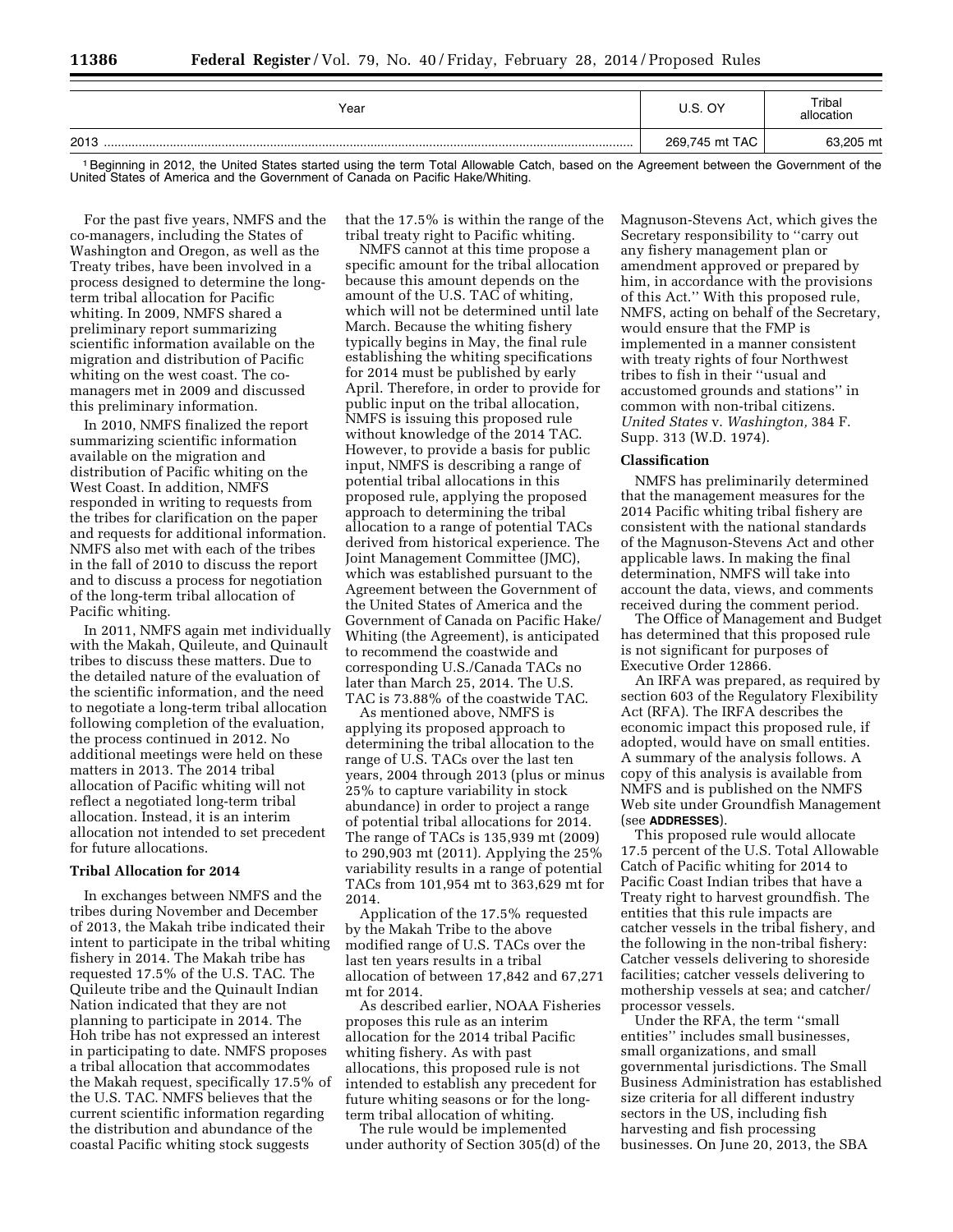issued a final rule revising the small business size standards for several industries effective July 22, 2013 (78 FR 37398; June 20, 2013). This change affects the classification of vessels that harvest groundfish under this program. The rule increased the size standard for Finfish Fishing from \$4.0 to 19.0 million, Shellfish Fishing from \$4.0 to 5.0 million, and Other Marine Fishing from \$4.0 to 7.0 million (Id. at 37400— Table 1). Prior to SBA's recent changes to the size standards for commercial harvesters, a business involved in both the harvesting and processing of seafood products, also referred to as a catcher/ processor (C/P), was considered a small business if it met the \$4.0 million criterion for commercial fish harvesting operations. Prior NMFS policy was to apply the \$4 million Finfish Harvest standard to C/Ps. For purposes of this proposed rulemaking, NMFS is applying the \$19 million standard because whiting C/Ps are involved in the commercial harvest of finfish. The size standards for entities that process were not changed. A seafood processor is a small business if it is independently owned and operated, not dominant in its field of operation, and employs 500 or fewer persons on a full time, part time, temporary, or other basis, at all its affiliated operations worldwide.

This rule proposes to allocate fish to tribal harvesters. There are four tribes that can participate in the tribal whiting fishery: The Hoh, Makah, Quileute, and Quinault. The current tribal fleet is composed of 5 trawlers that either deliver to a shoreside plant or to a contracted mothership. Based on groundfish ex-vessel revenues and on tribal enrollments (the population size of each tribe), the four tribes and their fleets are considered ''small'' entities.

This rule would impact vessels in the non-tribal fishery that fish for Pacific whiting. Currently, there are three nontribal sectors in the Pacific whiting fishery: Shorebased Individual Fishing Quota (IFQ) Program—Trawl Fishery; Mothership Coop (MS) Program— Whiting At-sea Trawl Fishery; and C/P Coop Program—Whiting At-sea Trawl Fishery.

The Shorebased IFQ Program is composed of 138 Quota Share permits/ accounts, 136 vessel accounts, and 42 first receivers. The MS Coop fishery is currently composed of a single coop, with six mothership processor permits, and 36 Mothership/Catcher-Vessel (MS/ CV) endorsed permits, with one permit having two catch history assignments endorsed to it. The C/P Coop Program is composed of 10 C/P permits owned by three companies.

Although there are three non-tribal sectors, many companies participate in two or more of these sectors. All mothership catcher-vessel participants participate in the shorebased IFQ sector, while two of the three catcher-processor companies also participate in both the shorebased IFQ sector and in the MS sector. Many companies own several QS accounts. After accounting for cross participation, multiple QS account holders, and for affiliation through ownership, there are 95 entities directly affected by these proposed regulations, 82 of which are considered to be ''small'' businesses.

For the years 2008 to 2012, the total whiting fishery (tribal and non-tribal) has averaged harvests of 186,000 mt annually, worth \$40 million in terms of ex-vessel revenues. As the U.S. TAC has been highly variable during this time, so have harvests. During this period, harvests have ranged from 121,000 mt (2009) to 248,000 mt (2008). In 2012, the harvest was approximately 160,000 mt. Ex-vessel revenues have also varied. Annual ex-vessel revenues have ranged from \$14 million (2009) to \$58 million (2008). Ex-vessel revenues in 2012 were about \$47 million, with an average shorebased ex-vessel price of \$295 per mt. Total whiting harvest in 2013 was approximately 233,000 mt worth \$61 million, at an ex-vessel price of \$262 per mt. The prices for whiting are largely determined by the world market for groundfish, because most of the whiting harvested is exported. Note that the use of ex-vessel values does not take into account the wholesale or export value of the fishery or the costs of harvesting and processing whiting into a finished product. NMFS does not have sufficient information to make a complete assessment of these values.

The Pacific whiting fishery harvests almost exclusively Pacific whiting. While bycatch of other species occurs, the fishery is constrained by bycatch limits on key overfished species. This is a high-volume fishery with low exvessel prices per pound. This fishery also has seasonal aspects based on the distribution of whiting off the west coast.

Since 1996, there has been a tribal allocation of the U.S. whiting TAC. Tribal fisheries undertake a mixture of fishing activities that are similar to the activities that non-tribal fisheries undertake. Tribal harvests are delivered to both shoreside plants and motherships for processing. These processing facilities also process fish harvested by non-tribal fisheries.

This proposed rule would allocate 17.5 percent of Pacific whiting to the tribal fishery, and would ultimately

determine how much is left for allocation to the non-tribal sectors, which are the Shorebased IFQ Program—Trawl Fishery; Mothership Coop (MS) Program—Whiting At-sea Trawl Fishery; and C/P Coop Program— Whiting At-sea Trawl Fishery. The amount of whiting allocated to both the tribal and non-tribal sectors is based on the U.S. TAC. From the U.S. TAC, small amounts of whiting that account for research catch and for bycatch in other fisheries are deducted. The amount of the tribal allocation is also deducted directly from the TAC. After accounting for these deductions, the remainder is the commercial harvest guideline. This guideline is then allocated among the other three sectors as follows: 34 percent for the C/P Coop Program; 24 percent for the MS Coop Program; and 42 percent for the Shorebased IFQ Program.

The effect of the tribal allocation on non-tribal fisheries will depend on the level of tribal harvests relative to their allocation and the reapportioning process. Total whiting harvest in 2013 was approximately 233,000 mt worth \$61 million, at an ex-vessel price of \$262 per mt. Assuming a similar harvest level and ex-vessel price in 2014, if the tribe were to harvest 17.5%, the approximate value of that harvest would be \$10.7 million. If the tribes do not harvest their entire allocation, there are opportunities during the year to reapportion unharvested tribal amounts to the non-tribal fleets. For example, last year, NMFS did such a reapportionment. On, September 18, 2013, NMFS announced: ''The best available information on September 16, 2013, indicates that at least 30,000 mt of the tribal allocation of 63,205 mt for the 2013 tribal Pacific whiting fishery will not be used by December 31, 2013. Recent conversations with tribal fishery managers indicate that reapportioning 30,000 mt, leaving a tribal allocation of 33,205 mt, will not limit tribal harvest opportunities for the remainder of year. Tribal harvests to date amount to approximately 3,000 mt.''

NMFS considered two alternatives for this action: The ''No-Action'' vs. the ''Proposed Action.'' NMFS did not consider a broader range of alternatives to the proposed allocation. The tribal allocation is based primarily on the requests of the tribes. These requests reflect the level of participation in the fishery that will allow them to exercise their treaty right to fish for whiting. Under the Proposed Action alternative, NMFS proposes to set the tribal allocation percentage at 17.5%, as requested by the tribes. This would yield a tribal allocation of between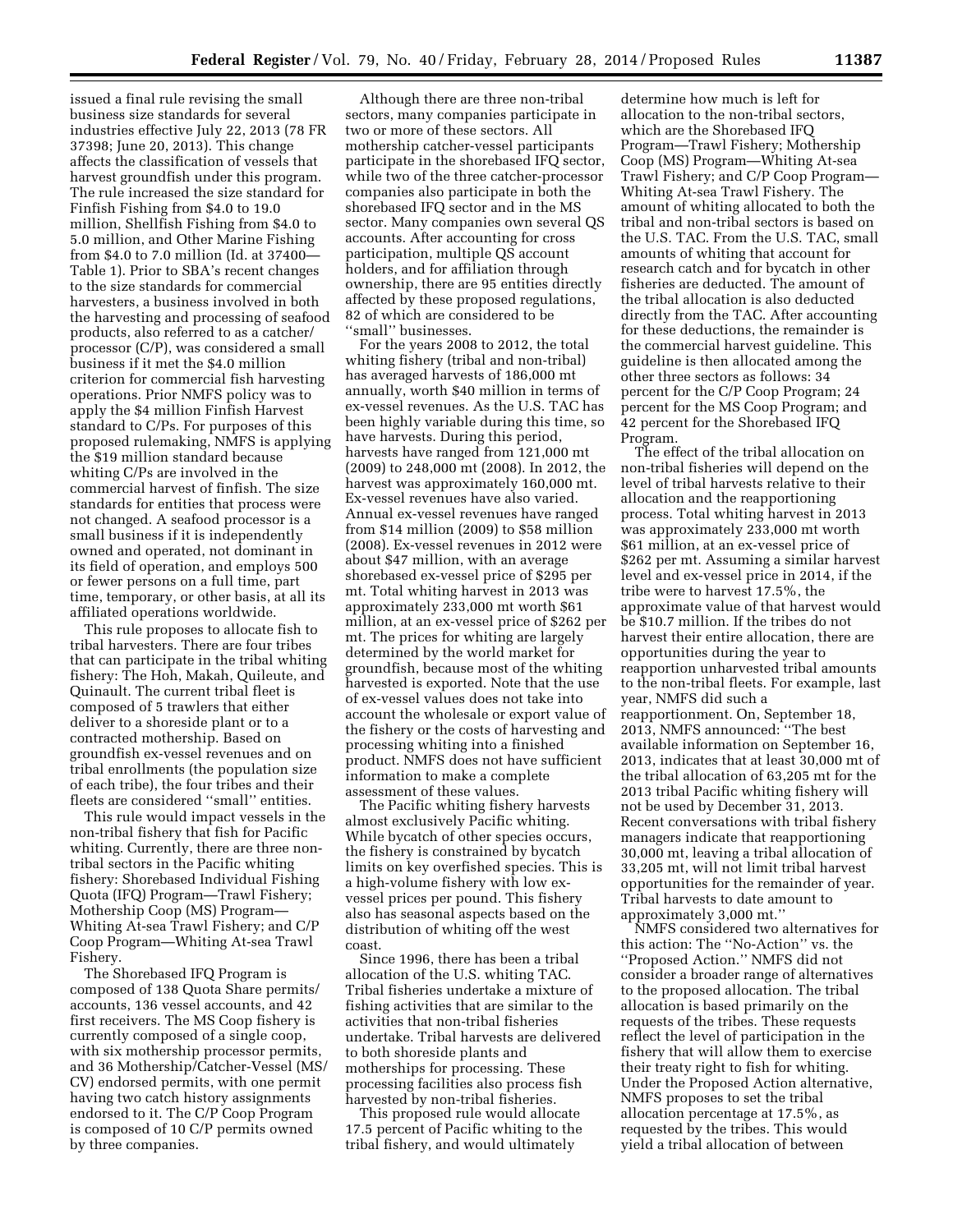17,842 and 67,271 mt for 2014. Consideration of a percentage lower than the tribal request of 17.5% is not appropriate in this instance. As a matter of policy, NMFS has historically supported the harvest levels requested by the tribes. Based on the information available to NMFS, the tribal request is within their tribal treaty rights. A higher percentage would, arguably, also be within the scope of the treaty right. However, a higher percentage would unnecessarily limit the non-tribal fishery.

A no-action alternative was considered, but the regulatory framework provides for a tribal allocation on an annual basis only. Therefore, no action would result in no allocation of Pacific whiting to the tribal sector in 2014, which would be inconsistent with NMFS' responsibility to manage the fishery consistent with the tribes' treaty rights. Given that there is a tribal request for allocation in 2014, this alternative received no further consideration.

NMFS believes this proposed rule would not adversely affect small entities. This reapportioning process allows unharvested tribal allocations of whiting, fished by small entities, to be fished by the non-tribal fleets, benefitting both large and small entities. Nonetheless, NMFS has prepared this IRFA and is requesting comments on this conclusion. See **ADDRESSES**.

There are no reporting, recordkeeping or other compliance requirements in the proposed rule.

No Federal rules have been identified that duplicate, overlap, or conflict with this action.

NMFS issued Biological Opinions under the ESA on August 10, 1990, November 26, 1991, August 28, 1992, September 27, 1993, May 14, 1996, and December 15, 1999 pertaining to the effects of the Pacific Coast groundfish FMP fisheries on Chinook salmon (Puget Sound, Snake River spring/ summer, Snake River fall, upper Columbia River spring, lower Columbia River, upper Willamette River, Sacramento River winter, Central Valley spring, California coastal), coho salmon (Central California coastal, southern Oregon/northern California coastal), chum salmon (Hood Canal summer, Columbia River), sockeye salmon (Snake River, Ozette Lake), and steelhead (upper, middle and lower Columbia River, Snake River Basin, upper Willamette River, central California coast, California Central Valley, south/ central California, northern California, southern California). These biological opinions have concluded that implementation of the FMP for the

Pacific Coast groundfish fishery was not expected to jeopardize the continued existence of any endangered or threatened species under the jurisdiction of NMFS, or result in the destruction or adverse modification of critical habitat.

NMFS issued a Supplemental Biological Opinion on March 11, 2006, concluding that neither the higher observed bycatch of Chinook in the 2005 whiting fishery nor new data regarding salmon bycatch in the groundfish bottom trawl fishery required a reconsideration of its prior ''no jeopardy'' conclusion. NMFS also reaffirmed its prior determination that implementation of the Groundfish PCGFMP is not likely to jeopardize the continued existence of any of the affected ESUs. Lower Columbia River coho (70 FR 37160, June 28, 2005) and Oregon Coastal coho (73 FR 7816, February 11, 2008) were recently relisted as threatened under the ESA. The 1999 biological opinion concluded that the bycatch of salmonids in the Pacific whiting fishery were almost entirely Chinook salmon, with little or no bycatch of coho, chum, sockeye, and steelhead.

On December 7, 2012, NMFS completed a biological opinion concluding that the groundfish fishery is not likely to jeopardize non-salmonid marine species including listed eulachon, green sturgeon, humpback whales, Steller sea lions, and leatherback sea turtles. The opinion also concludes that the fishery is not likely to adversely modify critical habitat for green sturgeon and leatherback sea turtles. An analysis included in the same document as the opinion concludes that the fishery is not likely to adversely affect green sea turtles, olive ridley sea turtles, loggerhead sea turtles, sei whales, North Pacific right whales, blue whales, fin whales, sperm whales, Southern Resident killer whales, Guadalupe fur seals, or the critical habitat for Steller sea lions.

Steller sea lions and humpback whales are protected under the Marine Mammal Protection Act (MMPA). Impacts resulting from fishing activities proposed in this rule are discussed in the FEIS for the 2013–2014 groundfish fishery specifications and management measures. West coast pot fisheries for sablefish are considered Category II fisheries under the MMPA's List of Fisheries, indicating occasional interactions. All other west coast groundfish fisheries, including the trawl fishery, are considered Category III fisheries under the MMPA, indicating a remote likelihood of or no known serious injuries or mortalities to marine

mammals. MMPA section 101(a)(5)(E) requires that NMFS authorize the taking of ESA-listed marine mammals incidental to U.S. commercial fisheries if it makes the requisite findings, including a finding that the incidental mortality and serious injury from commercial fisheries will have negligible impact on the affected species or stock. As noted above, NMFS concluded in its biological opinion for the groundfish fisheries that these fisheries were not likely to jeopardize Steller sea lions or humpback whales. The eastern distinct population segment of Steller sea lions was delisted under the ESA on November 4, 2013 (78 FR 66140). On September 4, 2013, based on its negligible impact determination dated August 28, 2013, NMFS issued a permit for three years to authorize the incidental taking of humpback whales by the sablefish pot fishery (78 FR 54553).

On November 21, 2012, the U.S. Fish and Wildlife Service (FWS) issued a biological opinion concluding that the groundfish fishery will not jeopardize the continued existence of the shorttailed albatross. The FWS also concurred that the fishery is not likely to adversely affect the marbled murrelet, California least tern, southern sea otter, bull trout, nor bull trout critical habitat.

Pursuant to Executive Order 13175, this proposed rule was developed after meaningful consultation and collaboration with tribal officials from the area covered by the FMP. Consistent with the Magnuson-Stevens Act at 16 U.S.C. 1852(b)(5), one of the voting members of the Pacific Council is a representative of an Indian tribe with federally recognized fishing rights from the area of the Council's jurisdiction. In addition, NMFS has coordinated specifically with the tribes interested in the whiting fishery regarding the issues addressed by this rule.

# **List of Subjects in 50 CFR Part 660**

Fisheries, Fishing, Indian fisheries.

Dated: February 24, 2014.

#### **Samuel D. Rauch III,**

*Deputy Assistant Administrator For Regulatory Programs, National Marine Fisheries Service.* 

For the reasons set out in the preamble, 50 CFR part 660 is proposed to be amended as follows:

### **PART 660–-FISHERIES OFF WEST COAST STATES**

■ 1. The authority citation for part 660 is amended to read as follows:

**Authority:** 16 U.S.C. 1801 *et seq.* and 16 U.S.C. 773 *et seq.*